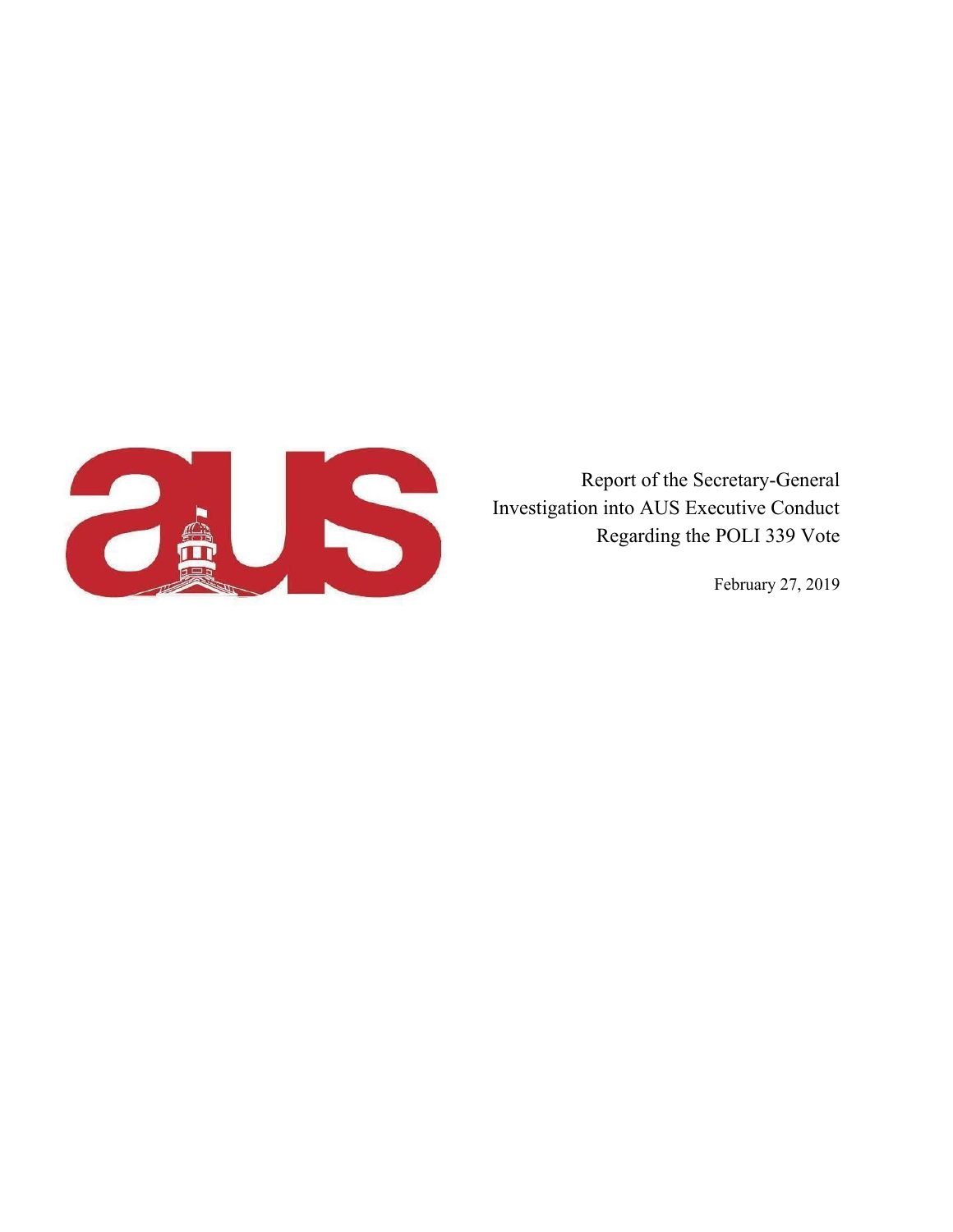### **Introduction**

The Secretary-General Portfolio, composed of the AUS Secretary-General (Sophie Zhao) and Deputy Secretary-General (Nathan Mendel), has received complaints about the constitutionality of a vote undertaken by the Arts Undergraduate Society (hereafter "AUS") Executive Committee on the POLI 339 course as well as about the behaviour of specific executive members. This AUS Executive Committee vote noted that it overturned the Legislative Council's decision from January 30, 2019 to not approve a fee for POLI 339.

On February 14, 2019, the AUS Secretary-General portfolio suspended the Executive Committee's vote on POLI 339 and launched an investigation in response to the complaints it has received. This document documents the findings from the Secretary-General's investigation as per the recommendation of legal counsel.

#### **Parties**

The parties relating to this matter are the Legislative Council and the AUS Executives, whom we investigated. Specifically, the AUS Executives at the time of the POLI 339 vote (Feb 8, 2019) were:

*President: Maria Thomas VP Academic: Chloe Kemeni VP Communications: Jamal Tarrabain VP External: Rebecca Scarra VP Finance: Mia Trana VP Internal: Billy Kawasaki VP Social: Kim Yang Arts Representatives: Andrew Figueiredo, Ana Paula Sanchez, Garima Karia*

Since the vote, VP Internal Billy Kawasaki and Arts Representative Andrew Figueiredo have resigned from their positions. They are still included in the results of this investigation given that they had been occupying their positions in the AUS Executive while the vote had been cast about POLI 339.

#### **Role of the Secretary-General Portfolio**

The Secretary-General Portfolio is responsible, according to AUS Accountability Bylaws, for addressing complaints brought against executives. Specifically, when a complaint is brought against one or more of the executive body of the AUS, the Secretary-General is tasked with ensuring that the complaint is brought to the President and the specific executive within 3 business days. If an informal resolution cannot be resolved, the implicated executive must address the concerns during the next Legislative Council of the AUS.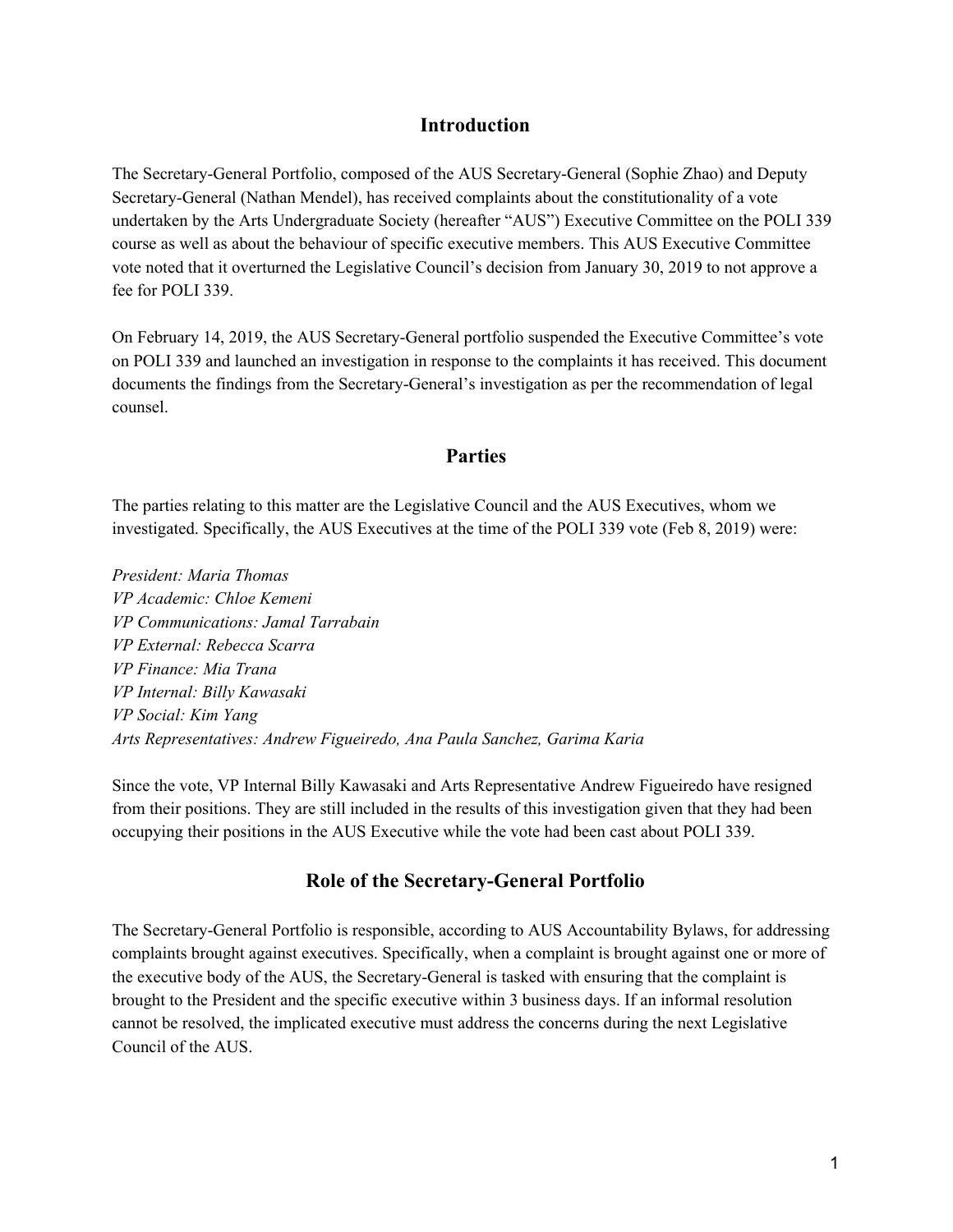Due to the strong public interest in this case, the Secretary-General Portfolio has seen fit to present this investigation to the AUS Legislative Council.

# **Scope of the Investigation**

There are two broad issues to be examined by the Secretary-General portfolio:

- 1. If the actions of the Executive Committee regarding the POLI 339 vote violated the AUS Constitution.
- 2. If the actions of individuals in the Executive Committee violated their duties as outlined under their respective employment contract and the AUS constitution and by-laws.

This report will address both in response to the complaints the portfolio has received.

# **Material facts**

- 1. On January 31st, 2019, the AUS Legislative Council voted against the approval of a fee of \$1000 for the POLI 339 course with 14 no votes, 13 yes votes, and 9 abstentions.
- 2. On February 7, 2019, the AUS President had been emailed an updated syllabus of POLI 339 by Professor Waller. She posted this document the same day in the AUS Executive Slack channel.
- 3. A poll was created on February 7, 2019, on facebook messenger about whether to call an emergency legislative council. 6 executives voted no and 4 voted abstain.
- 4. On February 8, 2019, Arts Representative Figueiredo created a facebook messenger poll in the AUS Executive Committee chat to vote on the POLI 339 course; the motion passed with 4 yes votes, 4 abstentions, and 2 no votes.
- 5. On February 8, 2019, President Thomas created a second facebook messenger vote poll with the title: "Do we approve of the Poli 339 class?" This vote had 3 yes, 2 no, and 1 abstention.
- 6. On February 8, 2019, then-VP Internal Kawasaki created a third facebook messenger vote poll with the title: "Do we approval that the POLI 339 Course fee is Reasonable"; there were 3 yes votes and 4 no votes.
- 7. The AUS Executive Committee sent the results of the first vote to the professors on February 8th, 2019.
- 8. The AUS released on February 12, 2019, a statement regarding an executive decision to overturn the decision made by the AUS Legislative Council on January 31st regarding the course POLI 339
- 9. The Secretary-General portfolio released a public statement on February 14, 2019 stating that releasing the Facebook Messenger and Slack chats would not violate the AUS Constitution, noting that this was not a request to release the chats, as that is beyond the purview of the Secretary-General portfolio.
- 10. On February 14, 2019, the AUS Legislative Council engaged in a discussion moderated by the Secretary-General about the POLI 339 vote.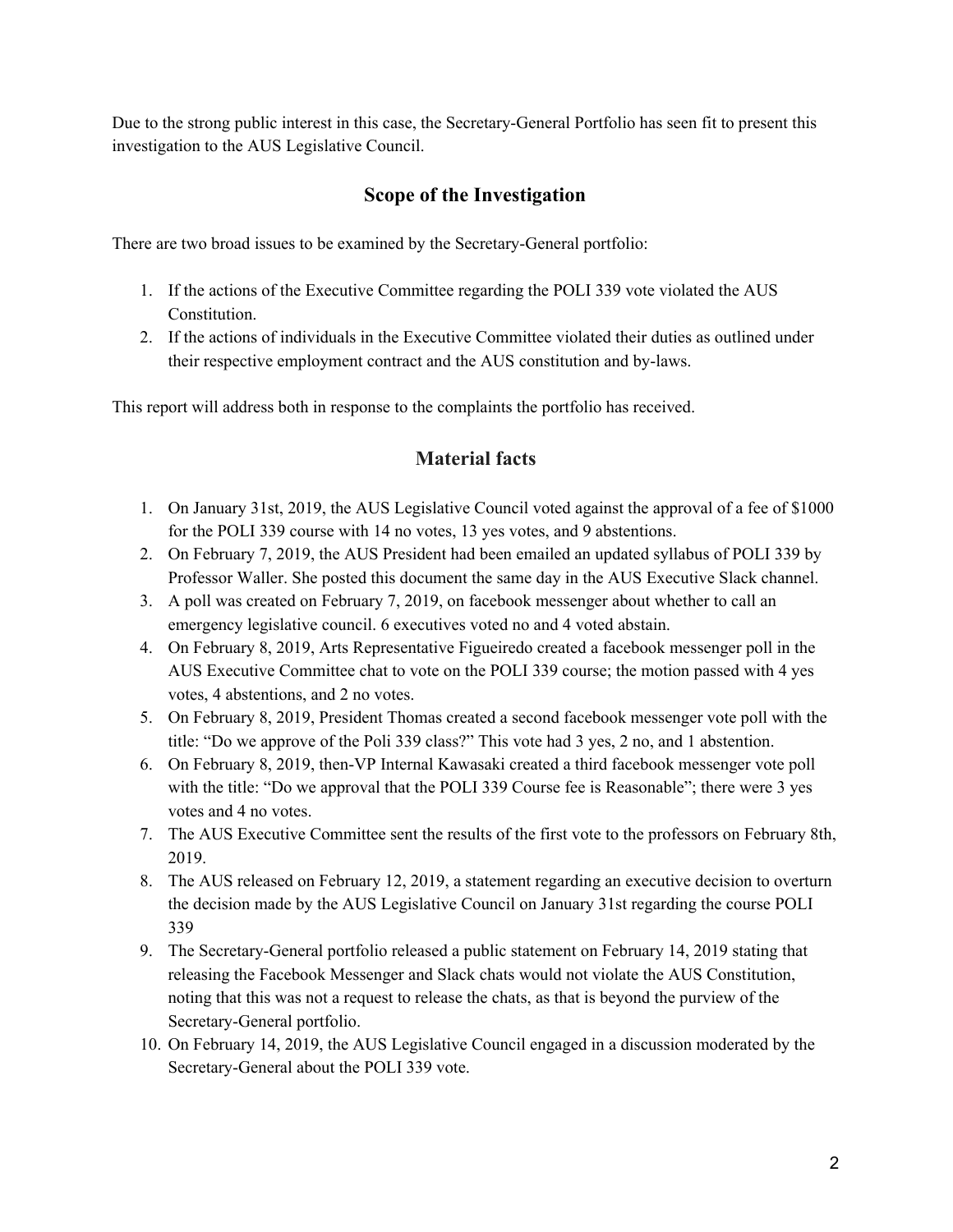11. On February 20, 2019, the VP Communications sent an email titled "AUS Detailed Statement and Apology Regarding POLI 339" which was signed by all sitting executives at the time other than Arts Representative Sanchez. In it, the executive body issued an apology and description of events surrounding the POLI 339 vote, as well as a 78 page redacted chat record of the Facebook Messenger conversation in which the Executive Committee vote on POLI 339 had been cast.

## **Investigation of the Actions of the Executive Committee**

#### *Voting Protocol*

- 1. The AUS's By-laws Regarding FIOs notes in article 2.2 that to approve any FIO, the representative departmental association's recommendation must be presented to AUS Legislative Council and must be ratified by a simple majority vote.
- 2. Article 2.3 of the By-laws Regarding FIOs notes that if a decision must be made when AUS Legislative Council is unable to be convened, the AUS Executive Committee must contract the representative departmental association if and when possible for their recommendation. This recommendation can then be ratified by a simple majority of the AUS Executive Committee.
- 3. The POLI 339 course is in political sciences department, which is represented by the McGill Political Science Students' Association (hereafter "PSSA") as its departmental association.
- 4. The PSSA President, Bella Harvey, confirmed via email on February 17, 2019, that the PSSA did not present a recommendation to the Legislative Council nor the AUS Executive Committee at any point regarding POLI 339. PSSA President Harvey also noted via email on February 14, 2019, that no member of the PSSA executive was consulted post the Legislative Council vote by either the AUS or the political science department. She stated that post the council vote, there has been no communication between PSSA and AUS, and that there was never any consultation about the second vote.
- 5. This situation contravenes the AUS's By-laws Regarding FIOs articles 2.2 and 2.3.

**Finding 1:** The Executive Committee did not attempt to receive a recommendation from the PSSA. This contravenes Article 2.3 of the AUS By-laws Regarding FIOs.

#### *Arts Representative Votes*

- 1. The AUS Constitution, under Article 11.1, states that there shall be a Committee of Council called the Executive Committee, which shall govern the AUS between meetings of Council in a manner consistent with policies set out by Council and the General Assembly. This Executive Committee, under articles 11.2, shall be composed of the positions outlined under *The Parties Involved* section of this report (the AUS Executives and the 3 Arts Representatives).
- 2. Article 11.3 of the AUS Constitution notes that Arts Representatives to SSMU shall serve as non-voting members of the Executive Committee.
- 3. The Executive Committee vote (the first of the 3 facebook polls from February 8, 2019) counted the vote of the Arts Representatives, which contravened the AUS Constitution.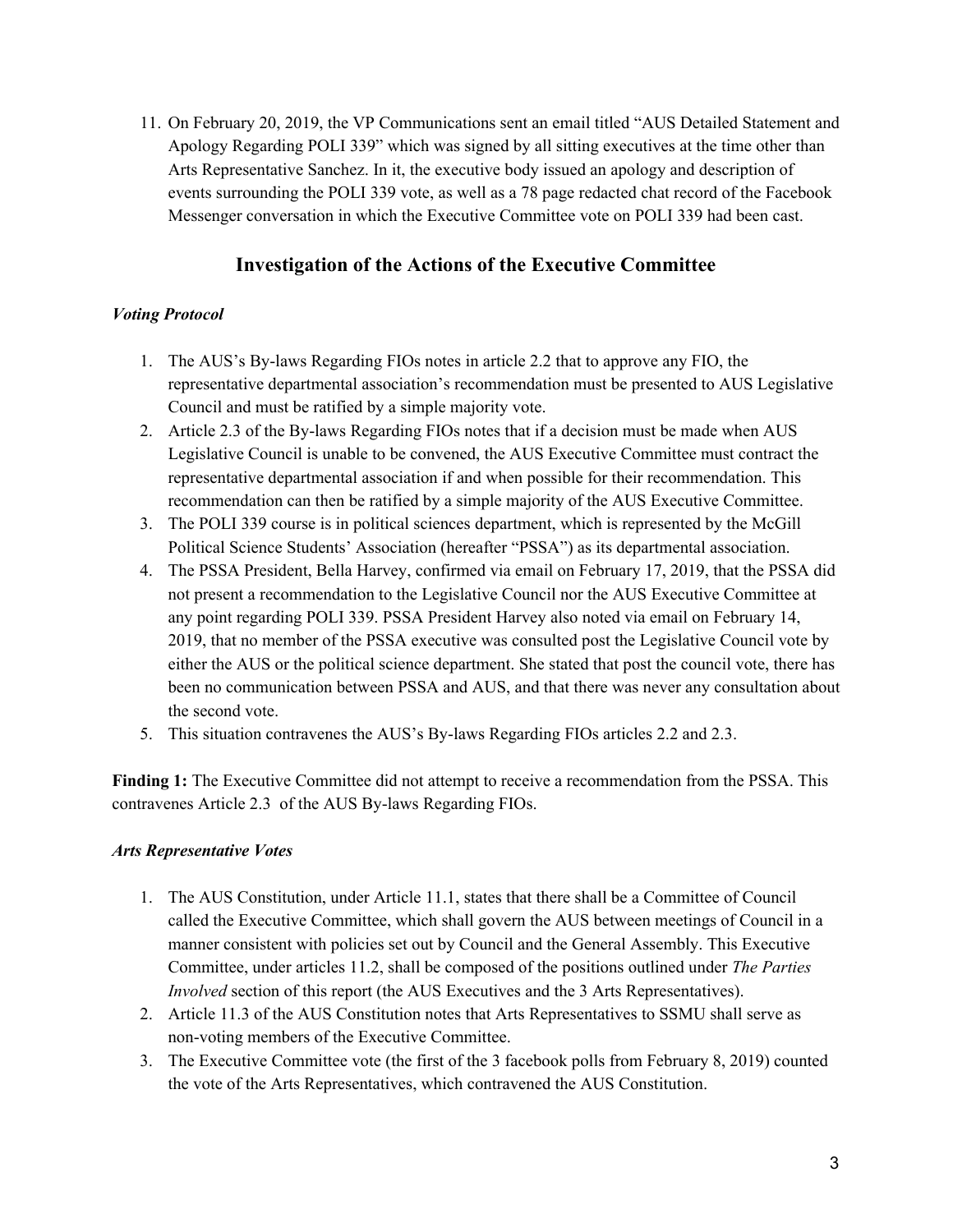- 4. AUS Executive Committee chat records (which were released publicly) suggest that the Executives had been aware that Arts Representatives are non-voting members:
	- a. Arts Representative Sanchez stated that "Arts reps can [vote] because it is common practice now" *(Feb 8, 4:23PM)*
	- b. President Thomas stated that "it is stupid that arts rep dont get a vote i agree" *(Feb 8, 4:25PM)* and "but right now thats how our documents are" *(Feb 8, 4:26PM)*
	- c. Arts Representative Sanchez stated that "but at this point it is common practice @Andrew Figueiredo" *(Feb 8, 4:26PM)* and that "Common practice superseded bylaws" *(Feb 8, 4:30PM)* "In frosh context" *(Feb 8, 4:30PM)*
	- d. President Thomas stated that "if everyone else is okay with it i think arts reps should count at this point" *(Feb 8, 4:29PM)*
	- e. President Thomas stated that "there are times we have purposefully forgotten by laws for all of us (aka frosh payment)" *(Feb 8, 4:29PM)*
- 5. The aforementioned exchange suggests an awareness that Arts Representatives are non-voting members under AUS regulations, as President Thomas noted and as would have been made known to everyone else through reading that message if they did not already know that from the Constitution, which had also been their responsibility to know.
- 6. The aforementioned exchange suggests a deliberate decision to contravene the Constitution by counting the Arts Representatives' votes. Had this not occurred, the vote on the motion would have resulted in "No" instead of "Yes" since all three Arts Representatives had voted yes in the first poll.
- 7. The aforementioned exchange suggests that one or more members of the AUS Executive body may have "purposefully forgotten by laws" (AUS President, Feb 8, 4:29PM), referring to frosh payment, which would be a circumvention of the Constitution. This statement forms grounds for a separate investigation by the Secretary-General portfolio into Executive conduct and accountability.

**Finding 2:** The Executive Committee's vote on the motion regarding an FIO for POLI 339 constitutes an invalid process, as it violates Article 11.3 of the AUS Constitution.

**Finding 3:** The Executive Committee accepted the results of their vote on the motion regarding an FIO for POLI 339. The Executive Committee was aware that the procedure was invalid. The Executive Committee actively and purposefully contravened Article 11.3 of the AUS Constitution.

### *Power of the Executive Committee*

The AUS Constitution and by-laws do not clearly confer or deny the power of the Executive Committee to supersede the authority of the Legislative Council on the grounds of new evidence. This is an area of ambiguity in the Constitution. The interpretation of the Constitution falls outside the jurisdiction of the Secretary-General Portfolio.

## **Investigation into the Individual Actions of Executive Committee Members**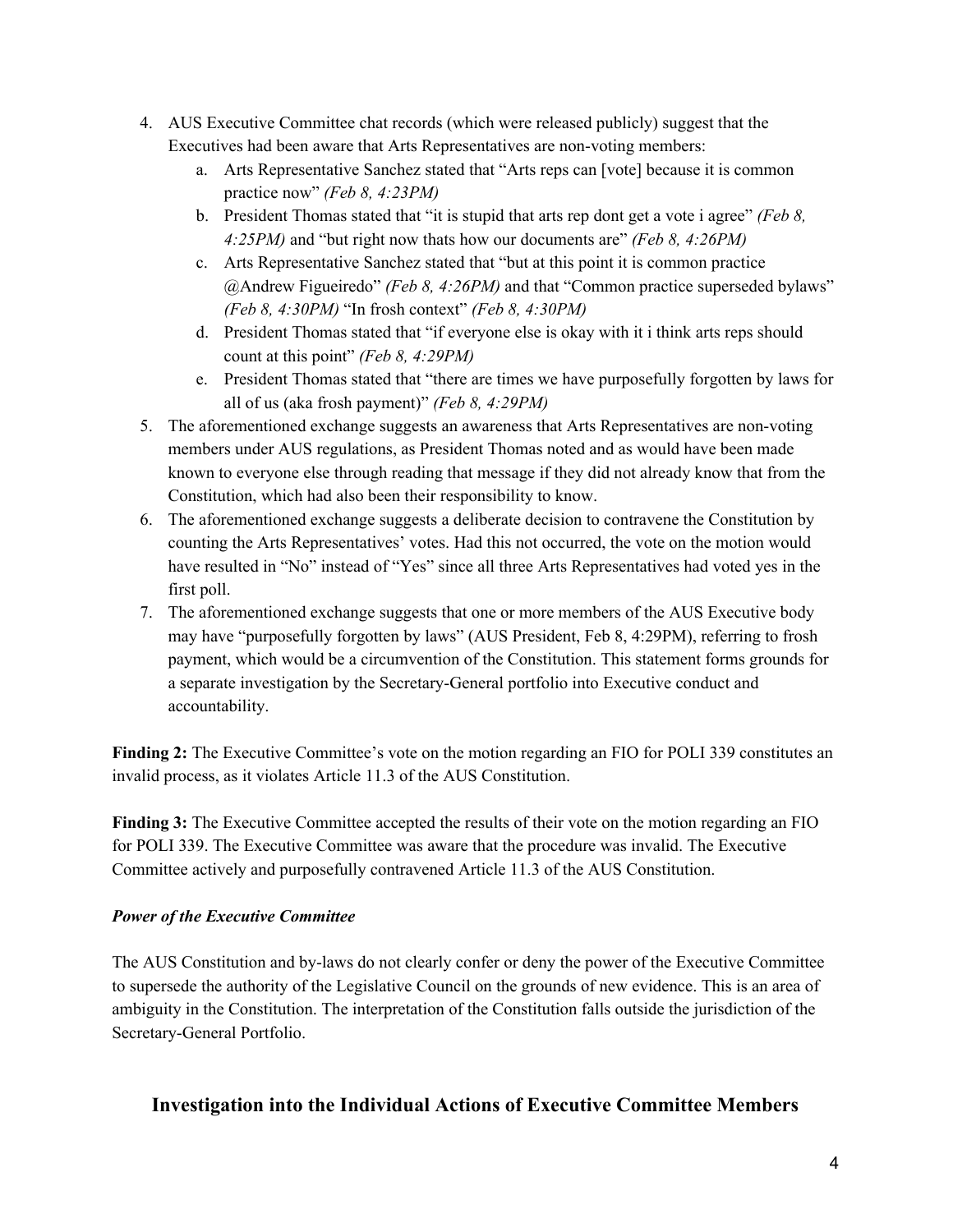As according to the AUS Constitution Article 19.1:

*"Any member of the AUS Executive or representative to SSMU may be removed from of ice for impropriety, violation of the provisions of this Constitution and by-laws, delinquency of duties or misappropriation of funds."*

This section deals with the individual actions of the members of the Executive Committee.

#### *President Maria Thomas*

- 1. As according to AUS Constitution Article 12.9.1, the AUS President is responsible to Chair the Executive Committee.
	- a. *Please note there is a formatting error in the current version of the Constitution whereby the AUS President's responsibilities are not all listed under Article 12.4. We have cross-referenced the Constitution with the AUS President's contract to determine this responsibility.*
- 2. As chair of the Executive Committee, the President is responsible for ensuring that the actions of the Executive Committee comply with the AUS Constitution and by-laws.
- 3. As chair of the Executive Committee, the President has a responsibility to establish the procedures by which the committee will function and ensure these procedures are followed.
- 4. The following are quotes of President Thomas's messages to the Executive Committee Facebook Messenger group:
	- a. "There are times we have purposefully forgotten by-laws for all of us (aka frosh payments)" *(Feb 8 2019, 4:29 PM)*
	- b. "@Billy for context in the summer, frosh bylaws countered contracts so we followed contractgs [sic]" *(Feb 8 2019, 4:29 PM)*
	- c. "If everyone else is okay with it I think arts reps should count at this point" *(Feb 8 2019, 4:29 PM)*
	- d. "Because I understand its [sic] not easy to break a bylaw" *(Feb 8 2019, 4:30 PM)*
- 5. In the Facebook chat, President Thomas revealed that Arts Representatives could not vote in the Executive Committee after the first poll on approving a motion for an FIO for POLI 339. Arts Representative Figueiredo, Arts Representative Sanchez, VP Social Yang, VP External Scarra all identified that they had not previously known this rule.
- 6. In the Facebook chat, President Thomas asserted that she has been keeping track of Executive Committee votes throughout the year in order to ensure that Article 11.3 related to the Arts Representatives voting powers, was upheld.
- 7. President Thomas allowed the Arts Representatives votes to be counted (see 5c above).

**Finding 4:** President Thomas did not execute her duty to ensure the Executive Committee's compliance with the Constitution and By-Laws. She knowingly allowed the Executive Committee to violate Article 11. 3 of the AUS Constitution.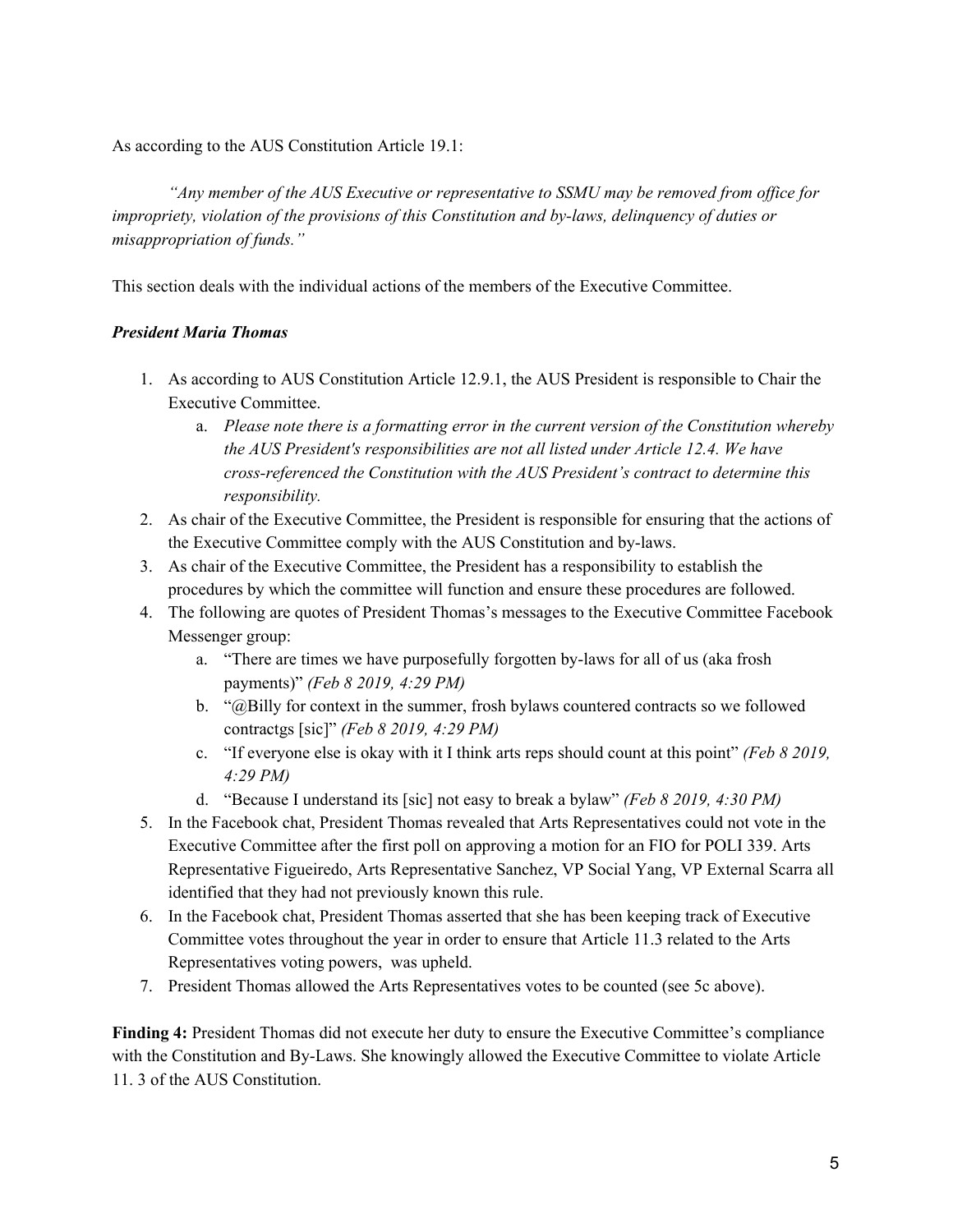**Finding 5:** President Thomas did not execute her duty to establish and uphold proper procedural rules for the functioning of the Executive Committee. These actions led to procedural issues and resulted in the Executive Committee following an invalid process. This constitutes a delinquency of duties and impropriety.

#### *Arts Representatives Andrew Figueiredo and Ana Paula Sanchez*

- 1. Article 3 of the Arts Representative Contracts states:
- *3. The Arts Representatives to SSMU agrees to follow the principles governing the AUS ...*
	- 2. The principles governing the AUS are outlined in the AUS Constitution and by-laws.
	- 3. The following are quotes of Arts Representative Figueiredo's messages to the Executive Committee Facebook Messenger group:
		- a. "It's been happening all year without an issue. I take issue with the notion that suddenly we can invoke something that in precedent wasn't done all year." *(Feb 8 2019, 4:24 PM)*
		- b. "Why is it okay to go with procedure when it comes to frosh and committees but suddenly that changes out of the blue" *(Feb 8 2019, 4:45 PM)*
		- c. "Do we really need to send a statement at all tbh?"
		- d. If somebody asks that's one thing"
		- e. But if not why just play it off as if nothing changed"
		- f. "Agree to disagree on that I don't think it's wrong to avoid flak"
	- 4. The following are quotes of Arts Representative Sanchez's messages to the Executive Committee Facebook Messenger group:
		- a. "No its in the constitution", "that we don't", "But I think we can't just suddenly apply it now" *(Feb 8 2019, 4:11 - 4:12 PM)*
		- b. "Arts reps can because it is common practice now" *(Feb 8 2019, 4:23 PM)*
		- c. "And tbh really invalidating to bring that up, bc we all work very hard." *(Feb 8 2019, 4:24 PM)*
		- d. "but at this point it is common practice" *(Feb 8 2019, 4:26 PM)*
		- e. "Common practice superseded bylaws" *(Feb 8 2019, 4:30 PM)*
		- f. "We are not breaking the constitution @Billy" *(Feb 8 2019, 4:44 PM)*
	- 5. Arts Representative Figueiredo agreed with Arts Representative Sanchez about Arts Representatives votes being common practice *(Feb 8 2019, 4:26 PM)*

**Finding 6:** After the Chair of the Executive Committee, President Thomas, clarified the constitutional restraints related to Article 11.3, Arts Representatives Figueiredo and Sanchez placed further pressure on President Thomas to take action that contravenes Article 11.3. The actions of Arts Representative Figueiredo and Sanchez contradict their agreement and duties as outlined in Article 3 of the Arts Representatives contracts.

**Finding 7:** Arts Representative Figueiredo suggested that the results of the Executive Committee vote not be presented for ratification to the Legislative Council. This was a suggestion to take action which would contravene Article 12.3 of the AUS Constitution. This action does not uphold the trust placed in him by the Legislative Council as a member of the Executive Committee.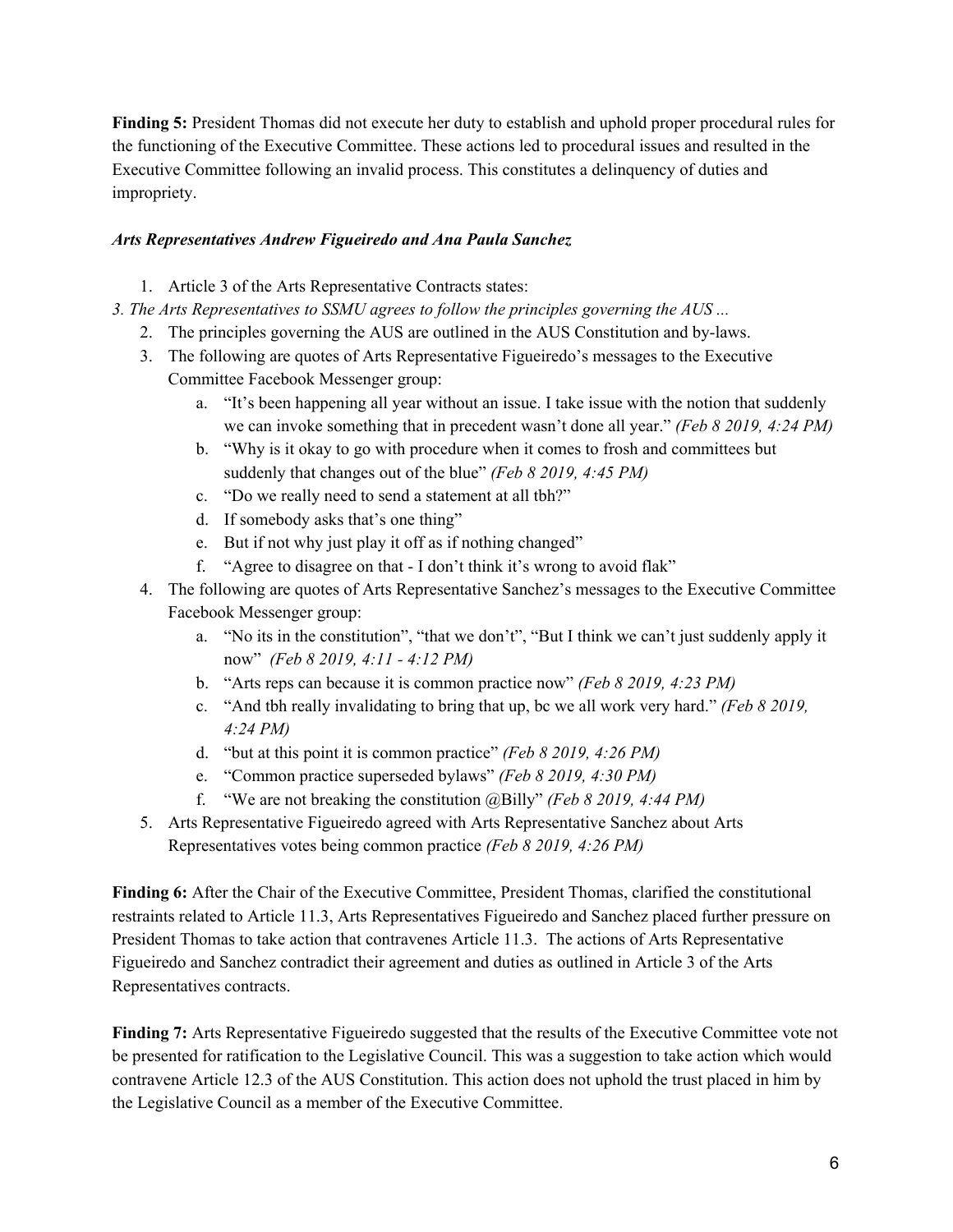## *VP Academic Chloe Kemeni, VP Communications Jamal Tarrabain, VP External Rebecca Scarra, VP Finance Mia Trana, VP Internal Billy Kawasaki, VP Social Kim Yang, and Arts Representative Karia*

The investigation into the actions of the above Executives is inconclusive. As part of the Executive Committee, these individuals did not uphold the Constitution.

## **Conclusion and Recommendations**

The Executive Committee vote on POLI 339 was suspended by the Secretary-General portfolio on February 14, 2019, pending the results of the investigation. After gathering relevant facts and conducting interviews with the AUS Executives, the Secretary-General portfolio deems the Executive Committee vote on POLI 339 unconstitutional. It violates Article 11.3 of the AUS Constitution and Article 2.3 of the By-laws Regarding FIOs. It does not have validity under the AUS Constitution and Bylaws Regarding FIOs.

The actions of the Executive Committee satisfy Article 19.1 of the AUS Constitution to remove Executive Committee members from office.

At the core of this complex issue lies the question of the extent to the AUS Executive Committee's power. The AUS Constitution neither provides nor denies the Executive Committee the power to overrule the Legislative Council in cases such as these. This is one of many areas where the Constitution is vague or ambiguous. It is thus the recommendation of the Secretary-General Portfolio that the Legislative Council opens a large-scale review of the entire AUS Constitution in order to clarify these many grey areas.

As according to Article 18 of the AUS Constitution, the Judicial Board of the Student Society of Mcgill University (SSMU) has the role of interpreting the Constitution. Any concerns with the findings of this investigation or over the correct interpretation of the Constitution can be appealed to the Judicial Board.

The Secretary-General Portfolio believes another key factor in this situation is the lack of knowledge displayed by many of the AUS Executive Committee. It is thus the recommendation of the Secretary-General Portfolio that a motion be presented to Legislative Council requiring members of the AUS Executive Committee to attend an information session on the AUS Constitution and By-Laws, facilitated by the Secretary-General Portfolio.

The Secretary-General Portfolio hereby closes this investigation.

"As for the consequences for the actors responsible for the findings in the present investigation, the  $AUS$ *Constitution as a mechanism in place according to article 19 as mentioned hereabove."*

*"19.2 A motion to remove a member of the Executive or representative to SSMU must be presented in writing to the Speaker of Council and signed by at least eight (8) members of the Council, or one hundred and fifty (150) members of the AUS and*